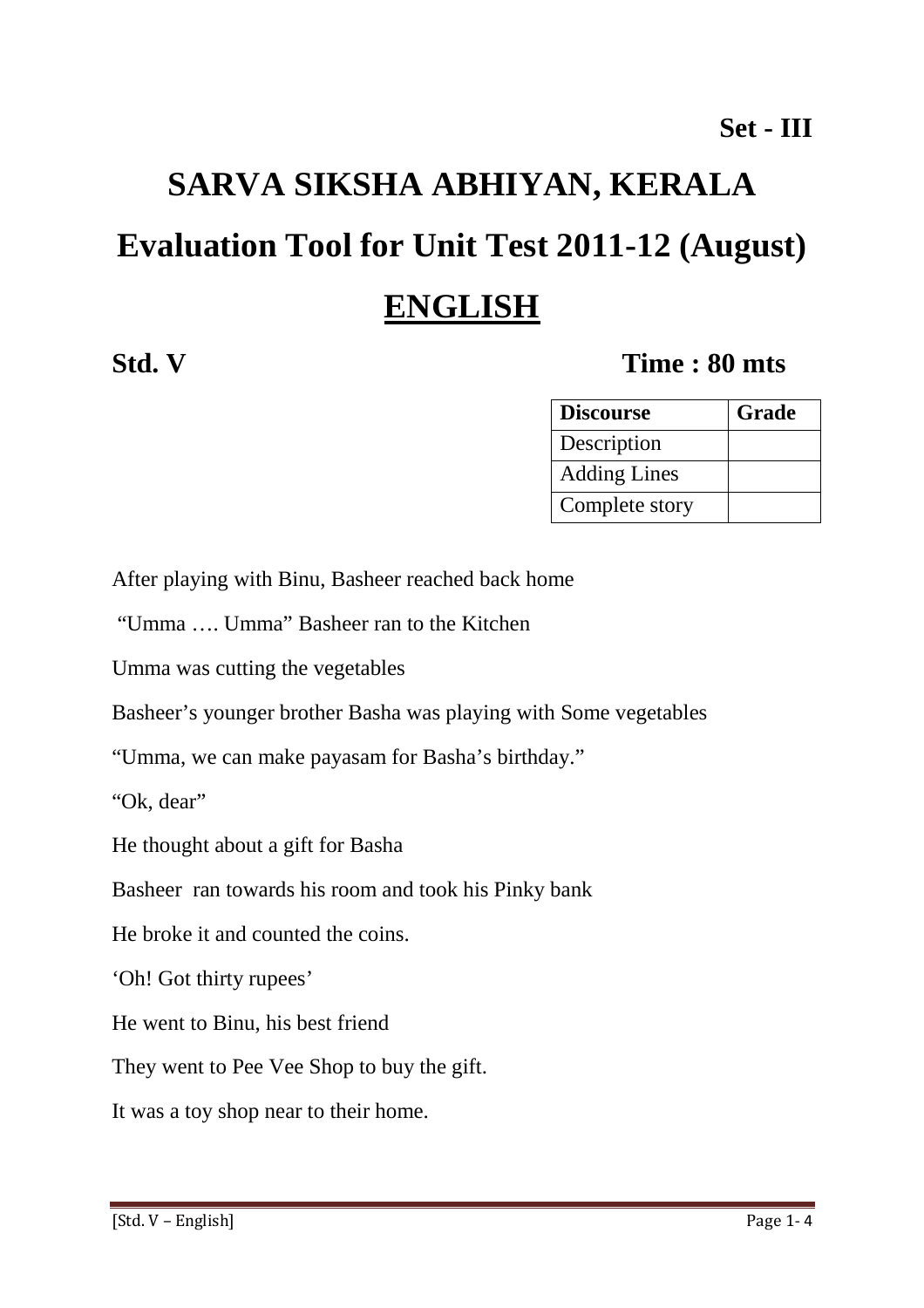

Look at this picture

What do you see ?

# **Activity I - Describe the Toy shop**

Basheer came back home a toy car for Basha. But he was sleeping

"Wake up – wake up" Basheer called out.

"I have a surprise for you."

Basha got up from his bed. "What is it ?" Basheer gave him the gift box.

He opened the box eagerly

"Hai, a car, thanks my brother"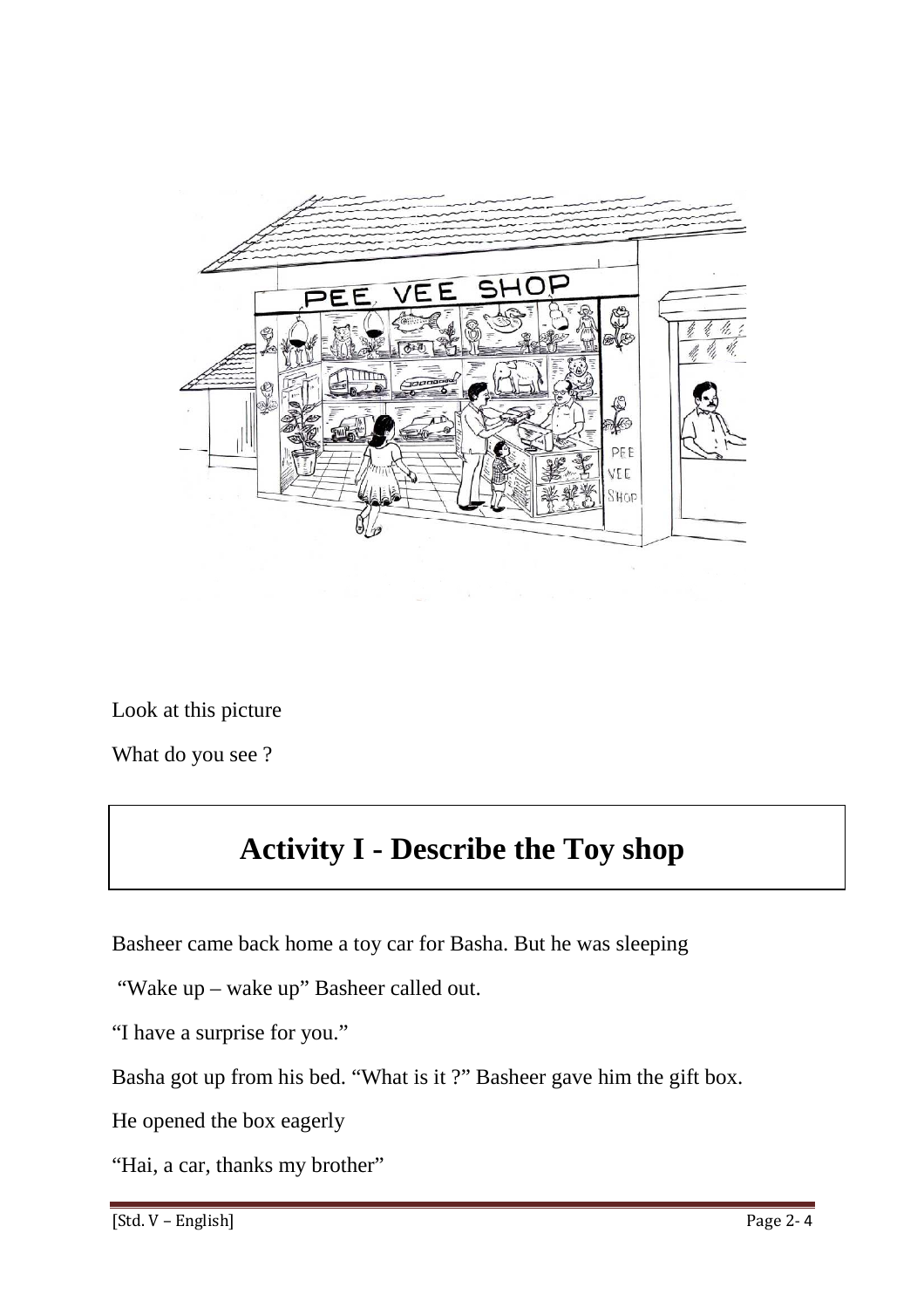Basha kissed Basheer. They were happy and ran out.

Basha hold the car in his hand and started to sing.

*This is a car The car has seats This is a car The car has wheels ………………… ……………….. ………………..* 

# **Activity II – Add some more lines**

Basheer kept his toy car in his school bag. Next day he showed it to his friends.

"Look, my new toy car."

Basha showed it to his friends

All of them gathered around him.

They touched it and enjoyed the beauty of the toy.

Basha kept it back in his bag

After sometime he opened his bag.

"Where is my car ?"

It was not in the bag.

He started crying

## **Activity III – Complete the story**